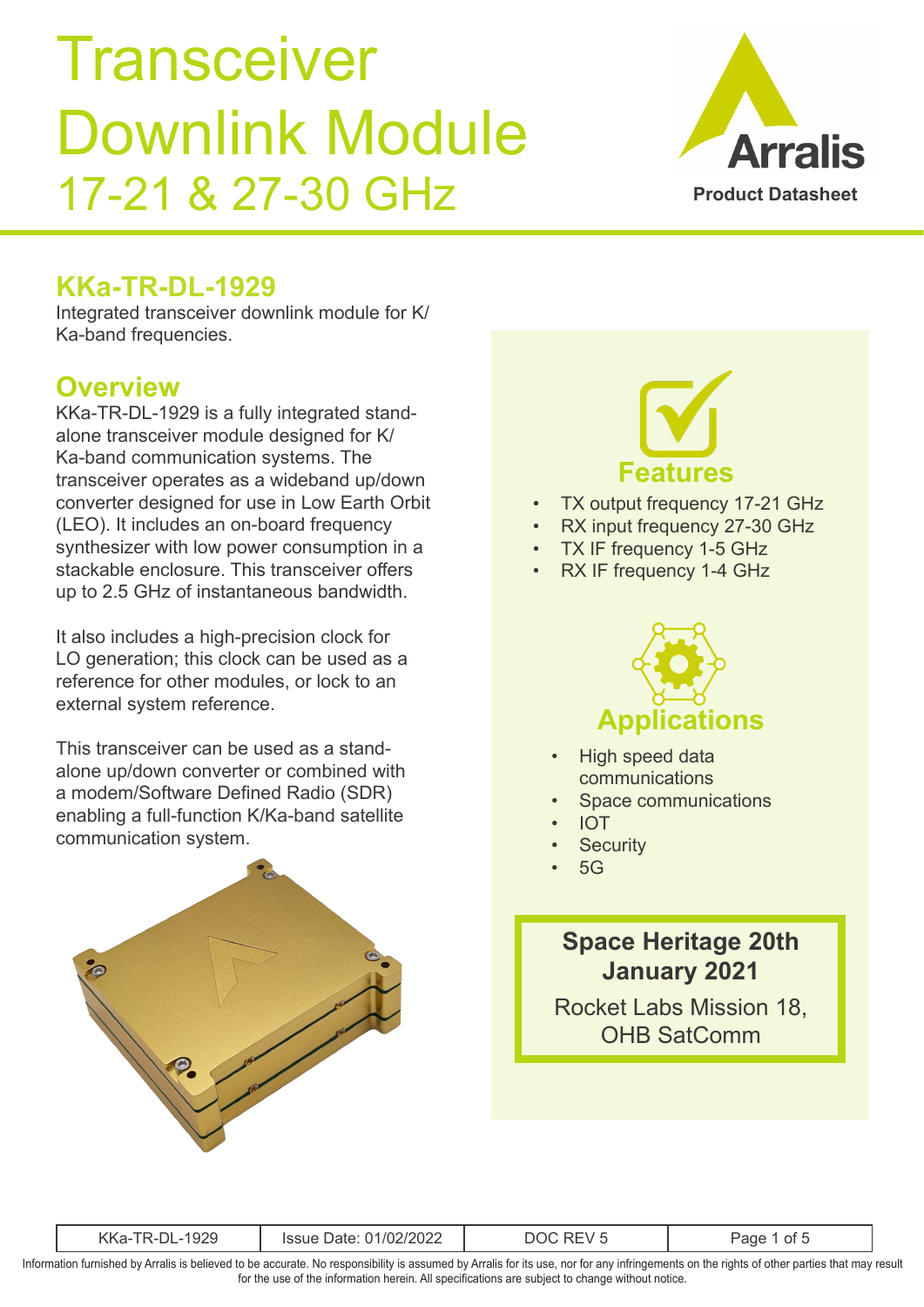

#### **Specification Overview**

#### **Transmitter**

| <b>Parameter</b>                                                      | <b>Typical</b>                                                                      | Unit     |
|-----------------------------------------------------------------------|-------------------------------------------------------------------------------------|----------|
| TX Output Frequency Range                                             | 17-21                                                                               | (GHz)    |
| <b>TX Output Linear Power</b>                                         | 20                                                                                  | (dBm)    |
| IF Input Frequency Range                                              | $1 - 5$                                                                             | (GHz)    |
| <b>IF Input Power</b>                                                 | $-30$ to 0                                                                          | dBm)     |
| <b>Reference Frequency</b>                                            | 100 (on-board or external)                                                          | (MHz)    |
| <b>Reference Stability</b>                                            | $+ -0.3$ (-40 °C to +85 °C)                                                         | (PPM)    |
| <b>Conversion Gain</b>                                                | 23-27                                                                               | (dB)     |
| <b>Gain Flatness</b><br>Over Typical Channel Bandwidth from SDR (250) | $\leq$ (specified over max channel band-<br>width (250 MHz) across entire 4 GHz) RX |          |
| MHz)                                                                  | bandwidth. (SDR input channel band)                                                 |          |
| <b>Typical Phase Noise</b>                                            |                                                                                     | (dBc/Hz) |
| 1 kHz                                                                 | $-94$                                                                               | dBc/Hz)  |
| 10 kHz                                                                | $-80$                                                                               | dBc/Hz   |
| <b>100 kHz</b>                                                        | $-100$                                                                              | (dBc/Hz) |
| 1 MHz                                                                 | $-123$                                                                              | (dBc/Hz) |
| Spurious (in band)                                                    | $-50$                                                                               | dBc)     |
| Supply Voltage Range                                                  | 12                                                                                  | (Vdc)    |

#### **Receiver**

| <b>Parameter</b>                                                              | <b>Typical</b>                                                                                                             | Unit     |
|-------------------------------------------------------------------------------|----------------------------------------------------------------------------------------------------------------------------|----------|
| Rx Input Frequency Range                                                      | 27-30                                                                                                                      | (GHz)    |
| <b>RX Input Power Range</b>                                                   | $-50$ to $-30$                                                                                                             | (dBm)    |
| IF Output Frequency Range                                                     | $1 - 4$                                                                                                                    | (GHz)    |
| <b>IF Output Power Range</b>                                                  | $-43$ to 0                                                                                                                 | (dBm)    |
| <b>Reference Frequency</b>                                                    | 100 (on-board or external)                                                                                                 | (MHz)    |
| <b>Reference Stability</b>                                                    | +-0.28 $(-40 °C)$ to $+85 °C)$                                                                                             | (PPM)    |
| <b>Conversion Gain</b>                                                        | 30                                                                                                                         | (dB)     |
| <b>Gain Flatness</b><br>Over Typical Channel Bandwidth from SDR (250)<br>MHz) | $\leq$ (specified over max channel band-<br>width (250 MHz) across entire 4 GHz) RX<br>bandwidth. (SDR input channel band) |          |
| <b>Typical Phase Noise</b>                                                    |                                                                                                                            | (dBc/Hz) |
| 10 kHz                                                                        | $-85$                                                                                                                      | (dBc/Hz) |
| 100 kHz                                                                       | $-93$                                                                                                                      | (dBc/Hz) |
| 1 MHz                                                                         | $-112$                                                                                                                     | (dBc/Hz) |
| Spurious (in band)                                                            | $-40$                                                                                                                      | (dBc)    |
| <b>Noise Figure</b>                                                           | 2.5                                                                                                                        | (dB)     |
| <b>Supply Voltage Range</b>                                                   | 12                                                                                                                         | (Vdc)    |

| റാറ | UZZ | в |  |
|-----|-----|---|--|
|     |     |   |  |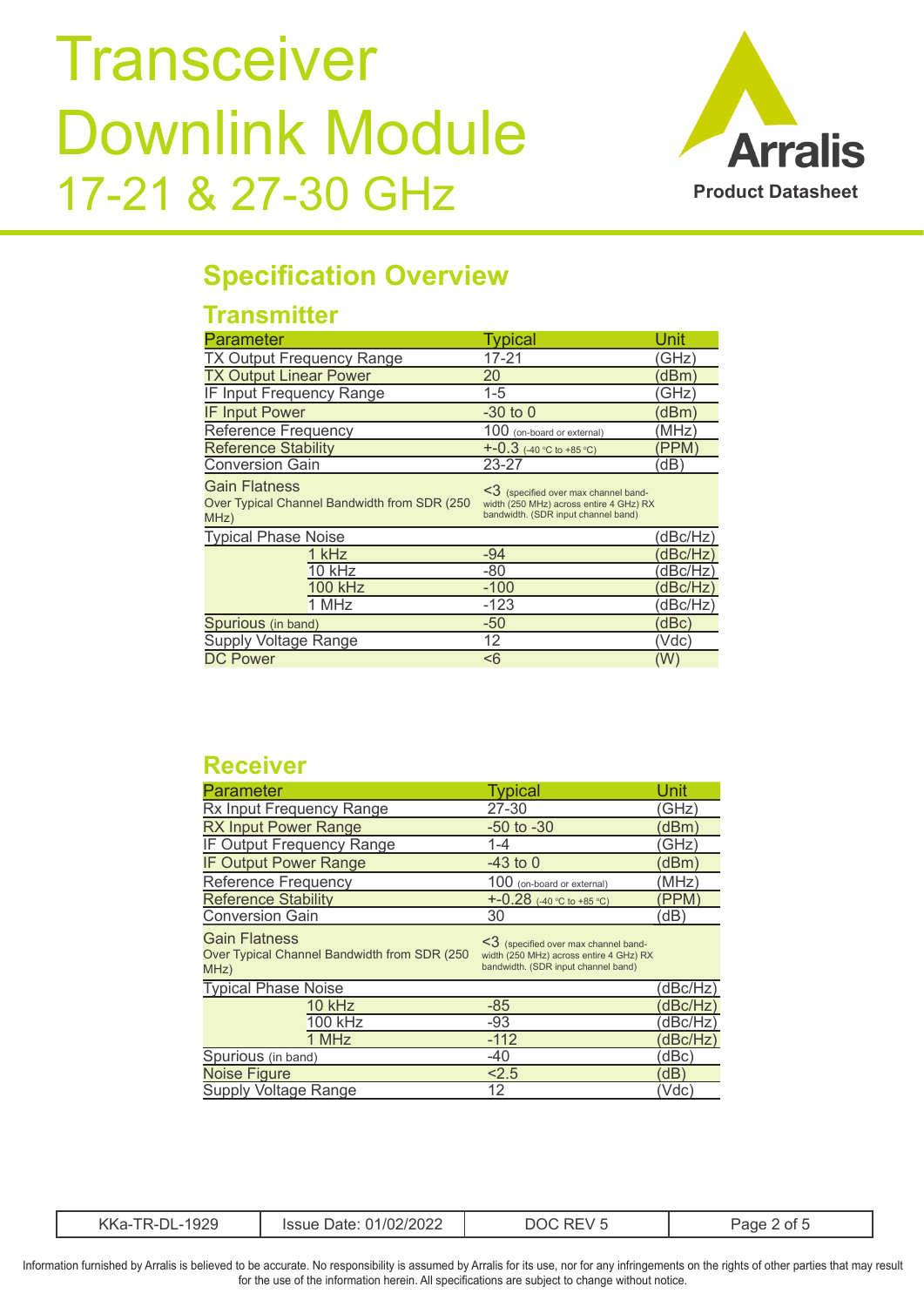

#### **Mechanical and Environmental**

#### **Mechanical**

| <b>Parameter</b>                       | <b>Typical</b>              | Unit |
|----------------------------------------|-----------------------------|------|
| <b>PCB Dimensions</b>                  | 96 x 91 x 2 (max)           | (mm) |
| <b>Mechanical Enclosure Required</b>   | Yes                         |      |
| <b>Mechanical Enclosure Dimensions</b> | 96 x 91 x 33 (max)          | (mm) |
| <b>Total Mass</b>                      | $<$ 1                       | (kg) |
| Form Factor Requirement                | Enclosure                   |      |
| <b>Enclosure Material Requirement</b>  | >2.4 mm aluminium           | (mm) |
| <b>Enclosure Planting Requirement</b>  | Gold                        |      |
| <b>RF Connector Types</b>              | SMPM edge mount             |      |
|                                        | DC feedthrough or alt. high |      |
| <b>DC Connector Types</b>              | rel. panel mount            |      |
| <b>IF Signal Connector Types</b>       | SMA edge mount              |      |

#### **Environmental**

| <b>Parameter</b>                   | <b>Typical</b>   |
|------------------------------------|------------------|
| <b>Operating Temperature Range</b> | -40 °C to +70 °C |
| <b>Operating Environment</b>       |                  |
| Radiation Tolerance (kRad)         |                  |
| <b>Vibration Requirement</b>       |                  |
| Vacuum Requirement                 |                  |
| <b>Compliance Standards</b>        |                  |

| 1929<br>ққа- | 01/02/2022<br>lssue Date: | RF≀<br>10<br>$\mathbf{v}$ | Page<br>ot. |
|--------------|---------------------------|---------------------------|-------------|
|--------------|---------------------------|---------------------------|-------------|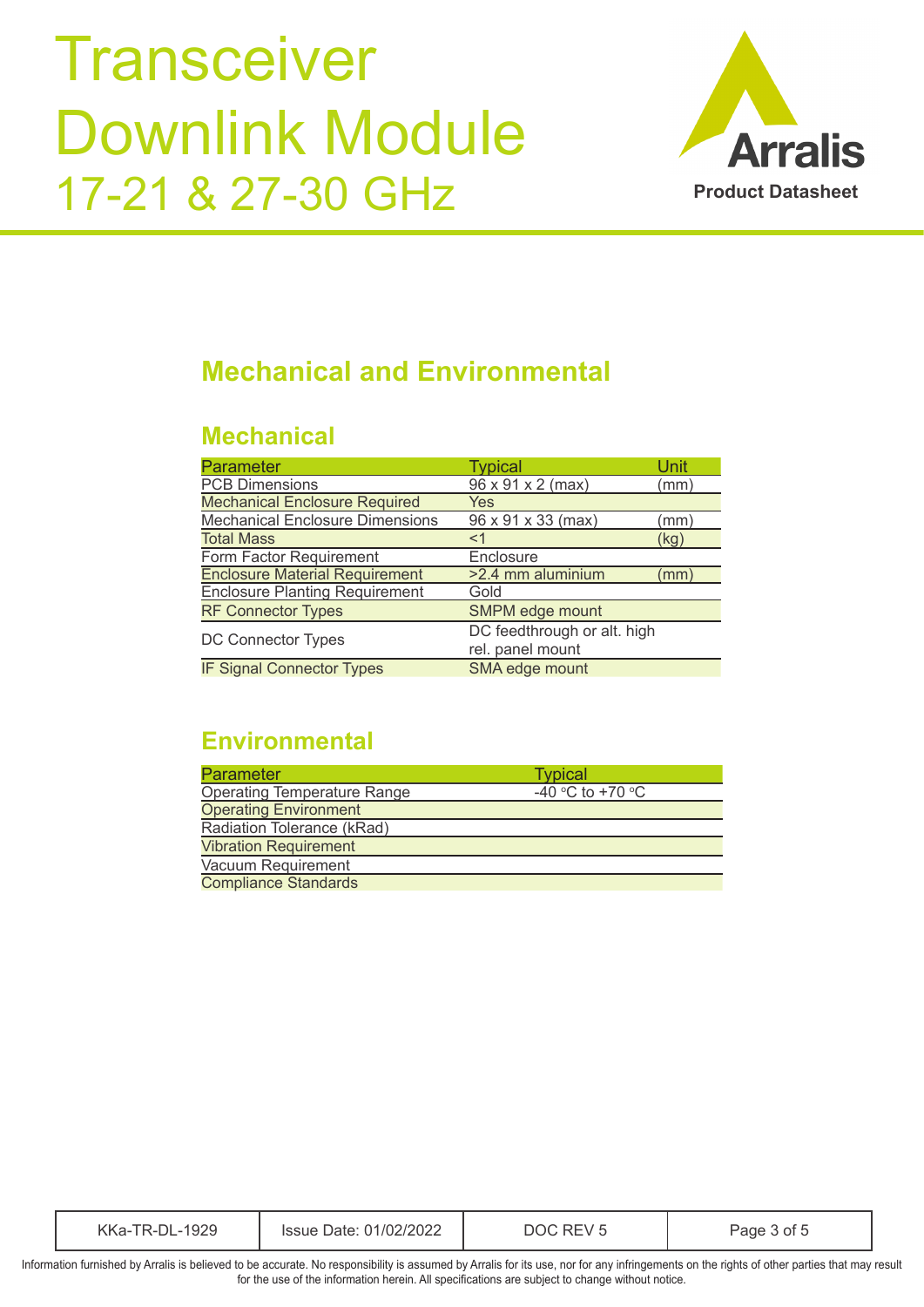

### **Simplified Schematic Diagram**



Upconverter Ka Band 17-21 GHz



| 929<br>$\sqrt{2}$<br>`\r\d' | ാറാല<br>ገ1/በ2<br>Date:<br>Issue<br><i>L</i> UZZ | $\mathcal{L}$ | ∩Ť<br>ат |
|-----------------------------|-------------------------------------------------|---------------|----------|
|-----------------------------|-------------------------------------------------|---------------|----------|